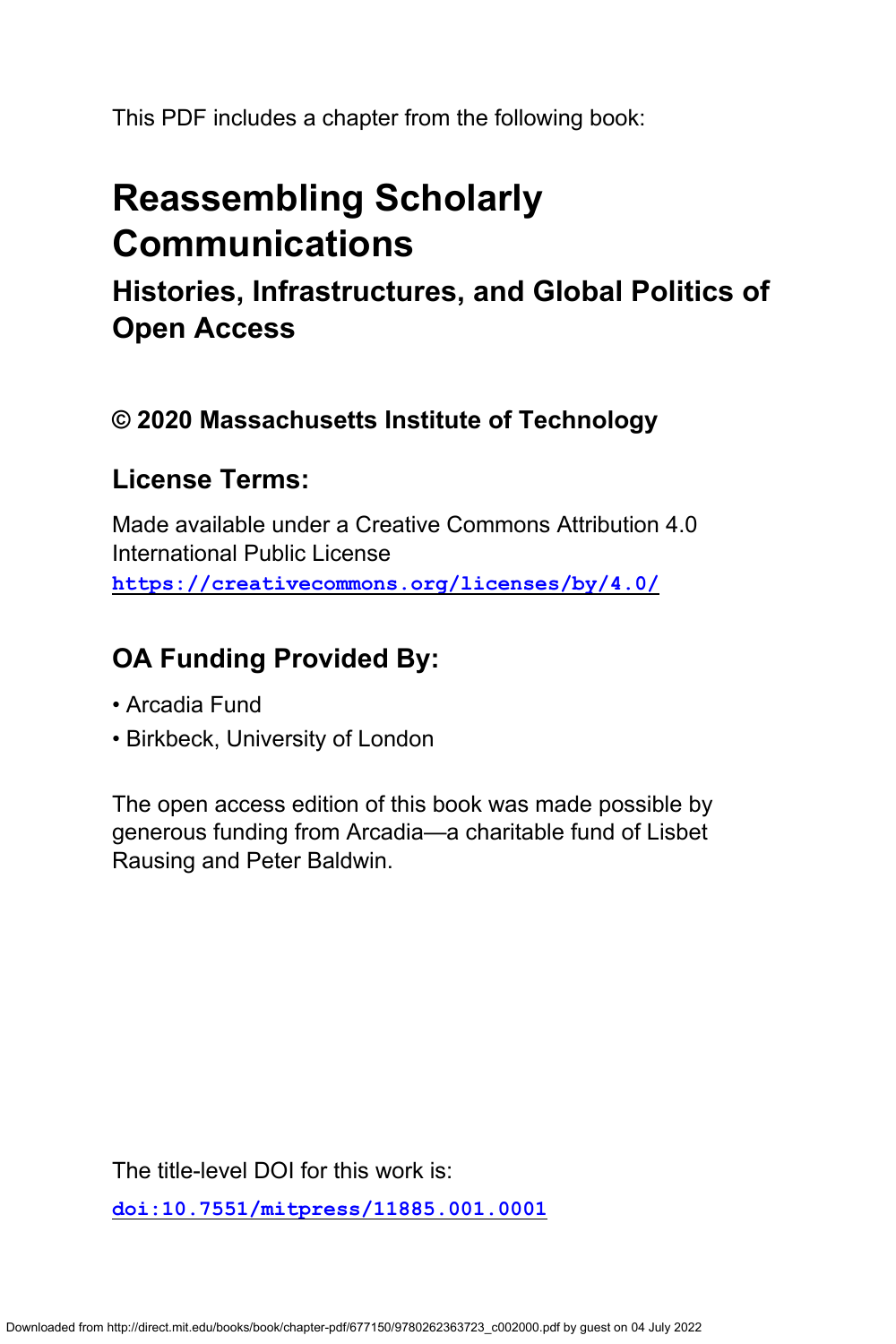### **20 Toward Linked Open Data for Latin America**

#### **Arianna Becerril-García and Eduardo Aguado-López**

Scholarly communication is perhaps *the* phase in the research life cycle that has most seized the opportunity to broaden inclusion through the use of information technologies. Open access has promoted free and unrestricted access to scientific content, especially, driven by mandates, when it has been publicly funded. OA holds out the promise of a global scientific dialogue that would allow for a more inclusive, global research ecosystem.

Globalization has indeed become the ultimate goal in scientific practice, in which the circulation of knowledge generated in all regions is expected to have worldwide visibility. Often, this goal of global visibility has been equated with journals' presences in "mainstream" databases such as Web of Science (WoS) or Scopus. Those outside the Global North are encouraged to publish in journals indexed by these databases if their contributions are to have international visibility (although this is not guaranteed), but also so that these publications are viewed as high quality.<sup>1</sup>

Latin America, as with many other developing regions, has historically faced a lack of visibility and recognition for the science that it generates. This is mainly due to the scarce presence of Latin American journals in the aforementioned mainstream databases, which has led to the marginalization of research produced in the region.

Indeed, only 276 Latin American journals are indexed by WoS and 795 by Scopus, whereas in Redalyc there are 1,111. Figure 20.1 shows a Venn diagram with the journal sets' distribution among Redalyc, WoS, and Scopus. Further, a deeper analysis shows that most of the few indexed journals hold very low quartile positions. This distorted representation is not spread evenly between the disciplines. For instance, the social sciences and humanities (SSH) are particularly poorly represented. Only 90 social science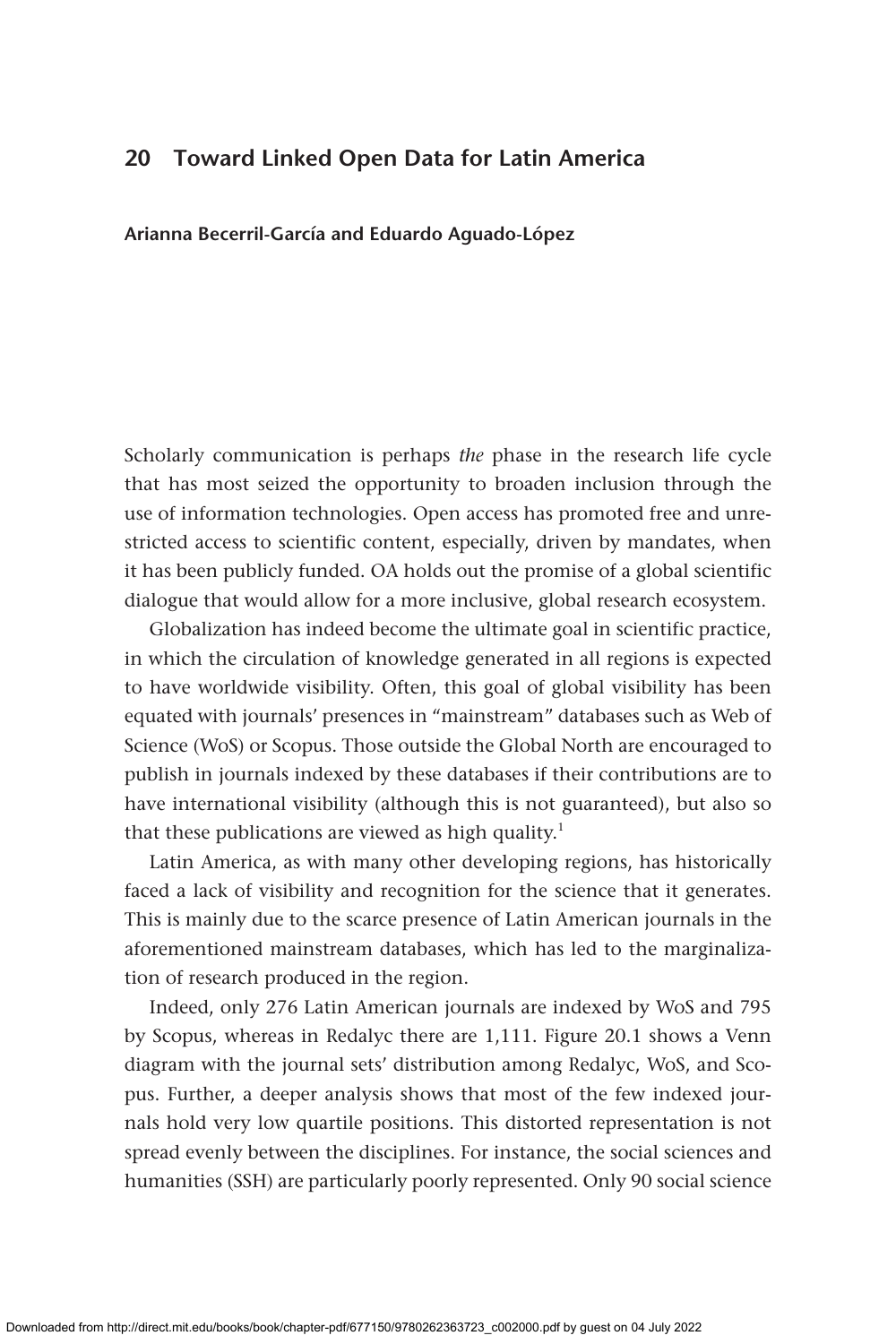and humanities journals from this region are indexed by WoS and 361 by Scopus. However, Redalyc indexes 555 journals from those areas (see figures 20.1 and 20.2).

This paradigm of valuation and communication presents a conundrum for the regional context. That is: there is low representation of Latin American research output in the legitimated knowledge circulation channels for the Global North, even though this region is possessed of an extremely robust ecosystem of science communication—and a system that is natively open and scholar-owned at that. Indeed, Latin American scholarly journals are led, owned, and financed by academic institutions. As covered in other chapters in this volume, each academic institution is part of an informal cooperative system that is neither formalized nor made explicit. Each institution supports journals that are managed by their own faculty members and the content of these journals is available to everyone. Where an institution is publicly funded, public budgets from local or national governments are used to support these publications. In this way, each institution's investment in journals mutually benefits all other institutions. This kind of



#### **Figure 20.1**

Latin American journals indexed by Redalyc, Scopus, and WoS.

*Data sources***:** Redalyc database (2018), Scopus Source Title (2018), Source Publication List for Web of Science: Science Citation Index Expanded (2017), Social Sciences Citation Index (2017), Arts & Humanities Citation Index (2017).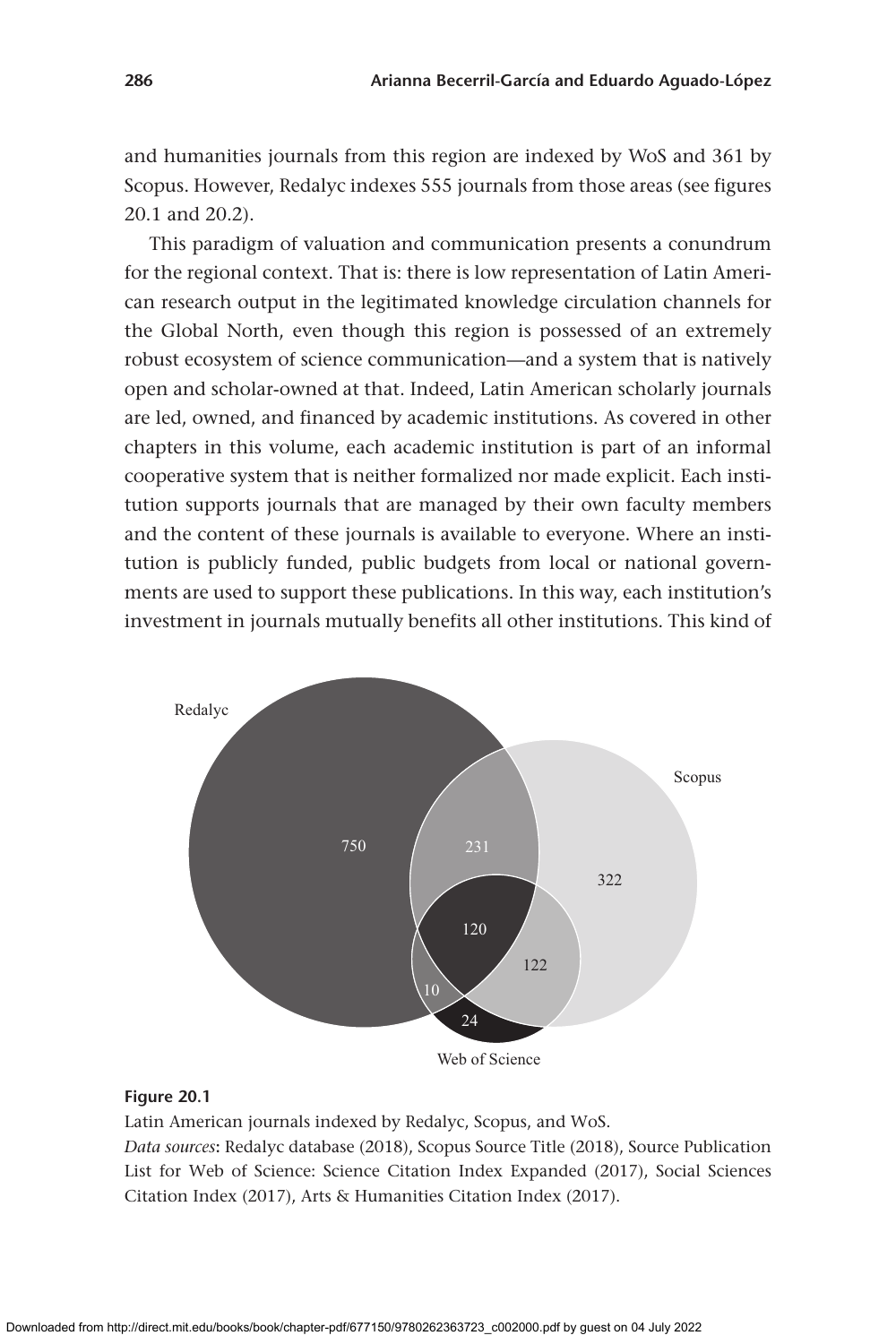informal cooperative was already operational before the term "open access" was even coined.

This Latin American ecosystem is composed of several layers. The base level is supported by hundreds of "university presses" with journals published electronically using software such as Open Journal Systems. Then, in an upper layer, platforms such as CLACSO, Redalyc, SciELO, and Latindex provide a set of added value features. Latindex's job, for instance, is to keep a well-organized directory of quality journals published in the region. CLACSO has contributed strongly to the Open Access Movement with promotion of and contents for the social sciences. Redalyc provides journals with mechanisms to increase their visibility, services of interoperability, search engine optimization, metrics, usage tracking, and more recently, technology to procure XML typesetting under the JATS (Journal Article Tag Suite) standard, then transformed automatically to PDF, HTML, and EPUB file formats of articles. $2$ 

Latin America has relied upon open access as its path to inclusion in a more participatory worldwide scholarly system. Originally, with the OA initiatives and declarations, a counterweight was sought to reduce the





Latin American Social Sciences and Humanities Journals Indexed by Redalyc, Scopus, and WoS.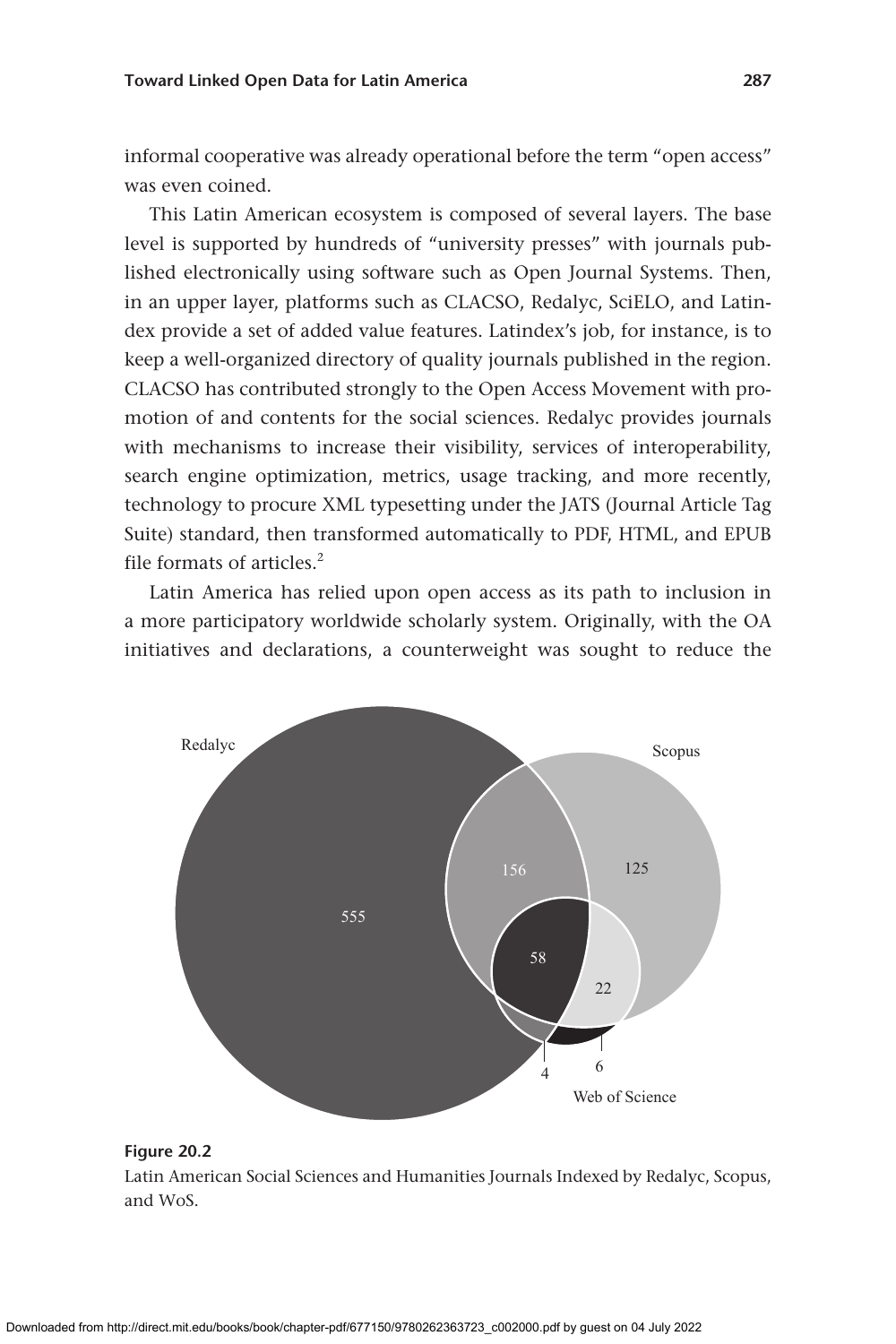asymmetries generated by the primary communication, collaboration, and dissemination channels in the Global North. As noted by Marin, Petralia and Stubrin, and Banerjee, Babini, and Aguado, OA is viewed as the best option to promote a democratic and inclusive development and has proven results in increasing the international visibility of research.<sup>3</sup>

Yet, this has been shown to be an overly optimistic stance. For although, as highlighted by Babini, open access is the standard in Latin America, this openness has not broken the inertial dependencies of traditional legitimation circuits.<sup>4</sup> Thus, the exclusion, asymmetry, and gaps remain.

Further, this regional OA landscape is threatened by commercial openaccess strategies from the Global North, which put at risk of rupture the Latin American OA nonprofit ecosystem while proposing to move to a new circumstance of exclusion: from "paying to read" to "paying to publish" (the APC-based OA model).

Hence, openness is not enough. It remains imperative also to modify systems of research assessment and to find more effective methods of communicating the knowledge generated in different regions, disciplinary fields, and languages. As Beigel suggests, it is not about giving the voices from the South a space in the channels where the North is established, but to question the very foundations of supposedly "universal" academic recognition and find ways to implement a non-hegemonic transnational dialogue.<sup>5</sup>

There are multiple approaches to achieving this. One strategy in Latin America is gambling upon reaching visibility within existing legitimized channels by adopting questionable research assessment practices, such as the use of the impact factor. This is the approach adopted by the SciELO Citation Index. Conversely, others such as Redalyc and CLACSO seek to integrate the region's developments, experience, and the academic model in order to minimize costs and join forces to guarantee the sustainability of OA and to maintain the academic-owned nature of dissemination and production of knowledge. This is being done through a recently launched, initiative called AmeliCA (Open Knowledge for Latin America and the Global South), which is supported by UNESCO and dozens of universities throughout the region. $<sup>6</sup>$ </sup>

#### **Technology for Visibility, Discoverability, and Internationalization**

Some of the questions that arise when trying to build a more neutral, equitable, and inclusive space for scholarly communications include: are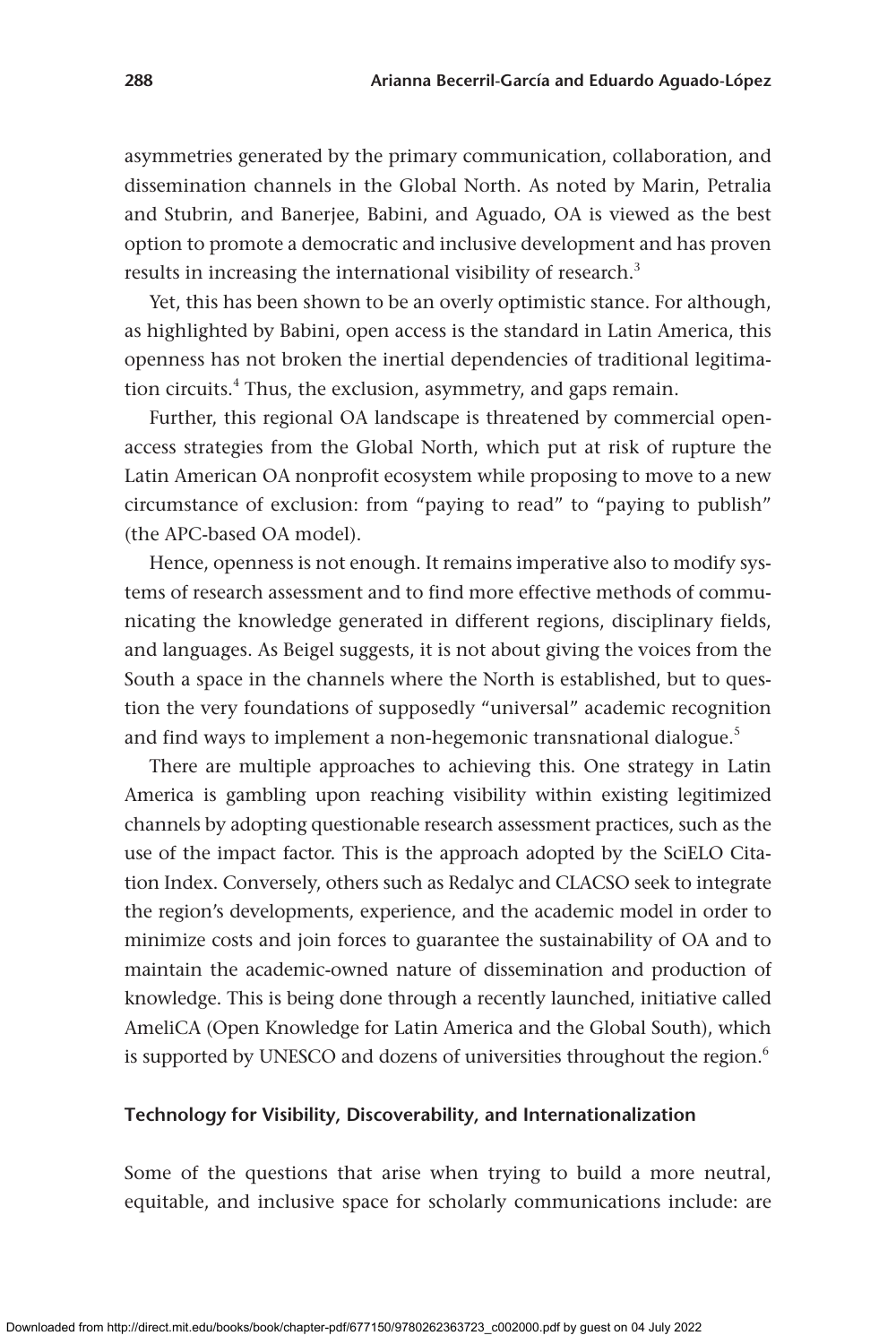technologies capable of contributing to this? What might be the roles of semantic technologies, artificial intelligence techniques, ontological engineering, natural language processing, machine learning, and other advancements? We believe that there is a future role for technological innovations to contribute to a more integrated knowledge ecosystem and here go on to describe the semantic technologies that could help, without adopting a wholesale techno-solutionist perspective.

Certainly, interoperability is an important area in which technological developments have already been applied. The concept of interoperability arose from the need to exchange information across different applications and organizations with diverse data sources. What, though, if interoperability principles could be applied to scholarly communication in terms of the interchange of research results across geographical regions, disciplines, or even languages? Research published online—particularly when it is openly accessible—has the potential to join a giant mass of knowledge where visibility and discoverability are achieved intrinsically. A researcher from any place could retrieve any informational input needed to do his or her job and, eventually, his or her results would rejoin this database. Everything starts, though, with data structuring.

On the web, scholarly resources have been structured by the Open Archives Initiative Protocol for Metadata Harvesting (OAI-PMH) for interoperability purposes. In turn, this has contributed to the visibility of contents because metadata can be automatically distributed to libraries, universities, portals, and aggregators in ways that facilitate retrieval and consumption.

The data model specified by OAI-PMH provides a basic semantic level for understanding the nature of described resources, but only at an identification level. This is insufficient fully to capitalize on all textual elements, including citation data, figures, mathematical expressions, tables, supplementary material, and more.

Having scholarly resources structured at the element level goes well beyond OAI-PMH capabilities. This is an area where eXtensible Markup Language (XML) plays a major role, since it provides a set of simple rules and a uniform method to describe and exchange structured data, separated from the format in which the information is presented. XML—of which JATS is a schema—enables the structuring of full texts of scholarly resources and brings them a greater potential for readability and indexing, which favors their capacity to be discovered. It also, as Martin Paul Eve outlines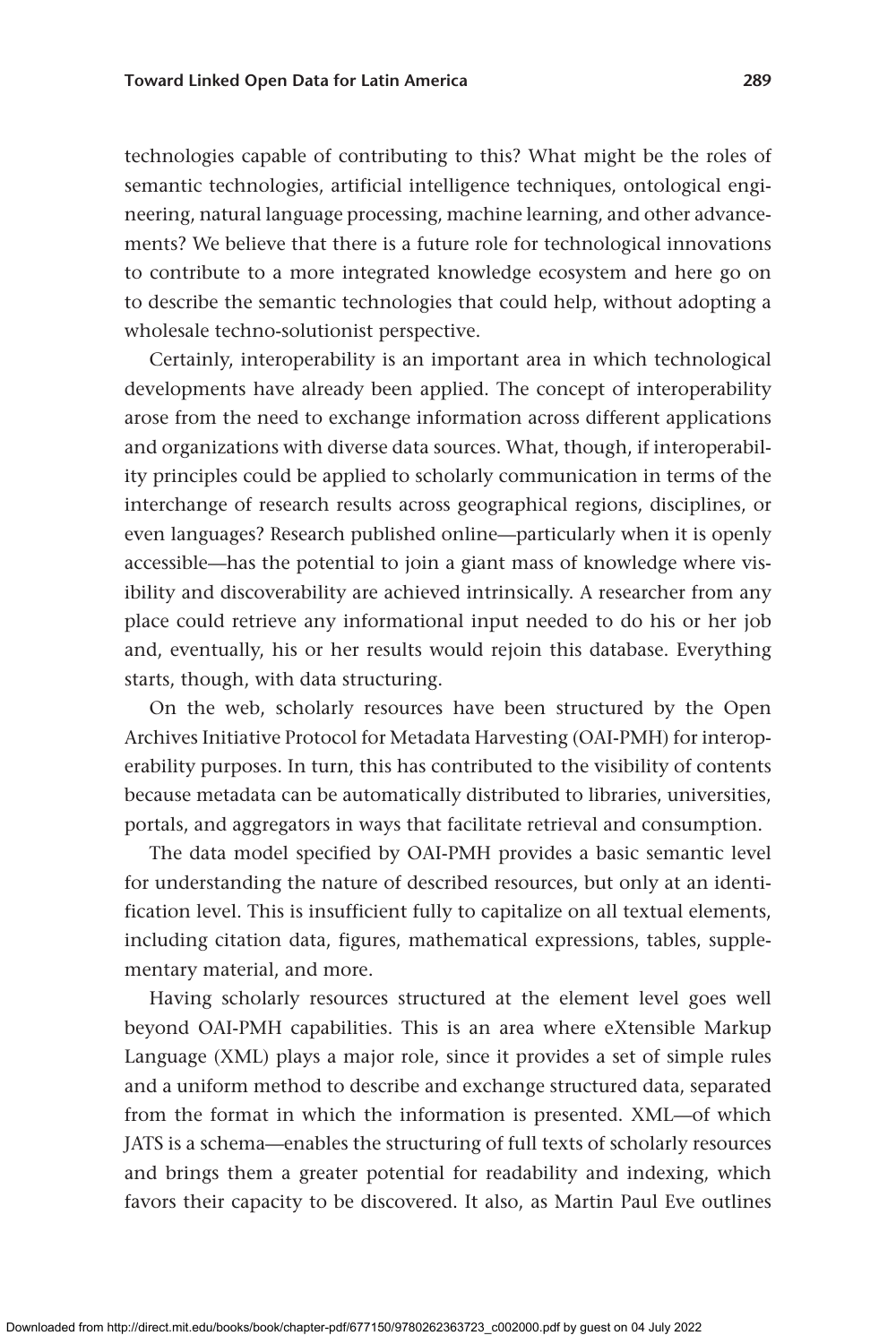in his chapter, facilitates potential future machine-reading possibilities for ingesting the scholarly corpus.

As Abel Packer points out elsewhere in this book, SciELO has promoted the use of XML since 2012 but began its full-scale adoption across all of its journals as of 2015. Health sciences journals began to adopt it as of 2014.<sup>7</sup> Meanwhile, Redalyc started to adopt XML in 2015 with a strategy based on the empowerment of scholarly publishers, providing tools and knowledge to make XML tagging a sustainable process.<sup>8</sup> Currently, approximately 90 percent of journals indexed by Redalyc publish their content in XML JATS.

While the implementation of XML in journals carries great potential, there is a deeper and more relational level of granularity at which information could be disseminated. Every piece of information that comprises a text from a journal article or from any other scholarly content could be understood, interpreted, and linked into a "knowledge cloud."

There are many barriers to such a global system, though. As noted by Ora Lassila, although everything on the web is machine-readable, it is not machine-comprehensible.<sup>9</sup> For instance, the information content of scholarly outputs could be represented as connections of informational elements where the structure, formed by nodes and connections, expresses knowledge. That form of structuration, though, goes far beyond the capabilities of XML, whose data model is a tree. Indeed, we would argue that a far better data model for knowledge representation is a graph, as provided by RDF (a resource description framework).

Thus, we argue, a transition needs to be made from a machine-readable to machine-comprehensible paradigm with respect to scholarly information resources: a transition from XML to RDF.

### **Leveraging Semantic Technologies to Achieve a Global Research Dialogue**

The "HowOpenIsIt?®" Open Access Spectrum guide provides a scale for machine readability of OA content that includes, as a maximum level of openness, a notion of semantics that has not yet been achieved by Latin American journals.<sup>10</sup> RDF, the technology that would enable this, is an abstract model, a way to break down knowledge into discrete pieces.<sup>11</sup> And, indeed, there are two different purposes behind XML and RDF that should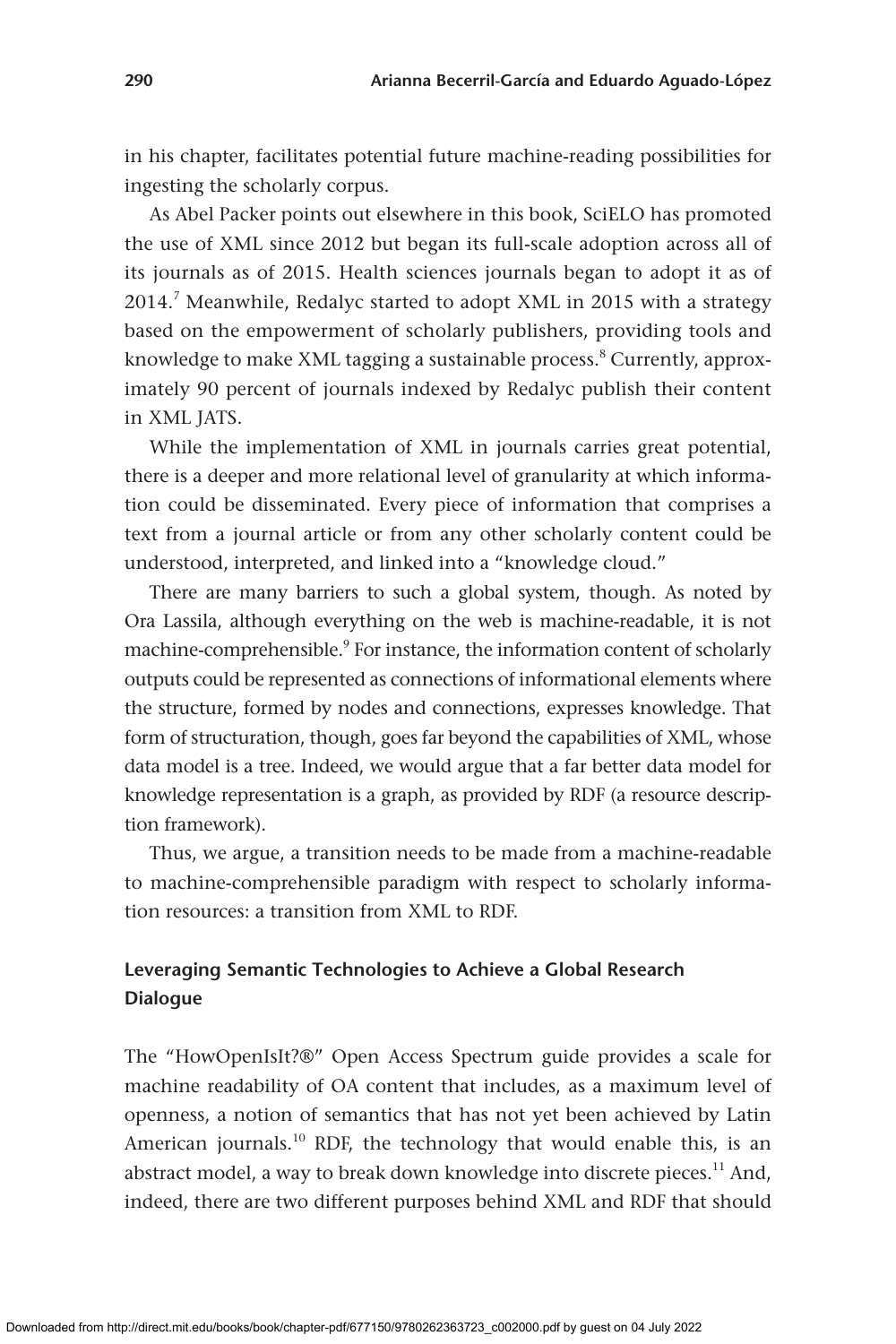be understood for a future semantic scholarly context. This boils down to the use cases: for those who wish to query documents (XML) and those who wish to extract the "meaning" in some form and query that  $(RDF)$ .<sup>12</sup>

Minimal structuring and semantics are integral to the web as it currently exists, in the form of hypertext. The essential feature of hypertext is the nonlinearity of content production by the authors and of content perception and navigation by users.<sup>13</sup> Indeed, from even minimal semantics have arisen amazing results. What, though, if web pages had more semantics?<sup>14</sup> Semantics, the process of communicating enough meaning to result in an action, has great potential to enable scholarly resources to join the so-called Web of Data<sup>15</sup>

Semantic technologies discover relationships that exist among resources and then represent those relationships via some form of metadata, making it easier to develop reusable techniques for querying, exploring, and using the underlying data.16 Using this semantic web, software can process content, reason with it, combine it, and perform deductions logically to solve problems automatically.

We, the authors of this chapter, have previously applied semantic technologies to structured scholarly resources. The results consist of a semantic model for selective knowledge discovery dubbed "OntoOAI" a semantic application that enables the processing of data structured with OAI-PMH, the application of ontologies in the description and verification of the knowledge obtained from OAI-PMH resources, and inference-testing mechanisms on the resultant dataset.<sup>17</sup>

OntoOAI was executed using a combination of three sources of information: Redalyc, the institutional repository of Roskilde University (RUDAR), and DBpedia. This data integration was possible through two ontologies: Dublin Core and Friend of a Friend (FOAF). OntoOAI processed 395,940 items resulting in 7.9 million triplets, which correspond to granular pieces (for instance, 60,354 triplets of author names; 1.6 million triplets of topics; 394,775 triplets of dates, and more).

It should be noted that given the identified associations between resources, it is possible to take advantage of graphs, hierarchical, or other net visualizations that allow users to explore and browse information following relations at different levels, which adds value for discoverability purposes.

OntoOAI's application verified the feasibility and benefits of using semantic technologies to achieve selective knowledge discovery while also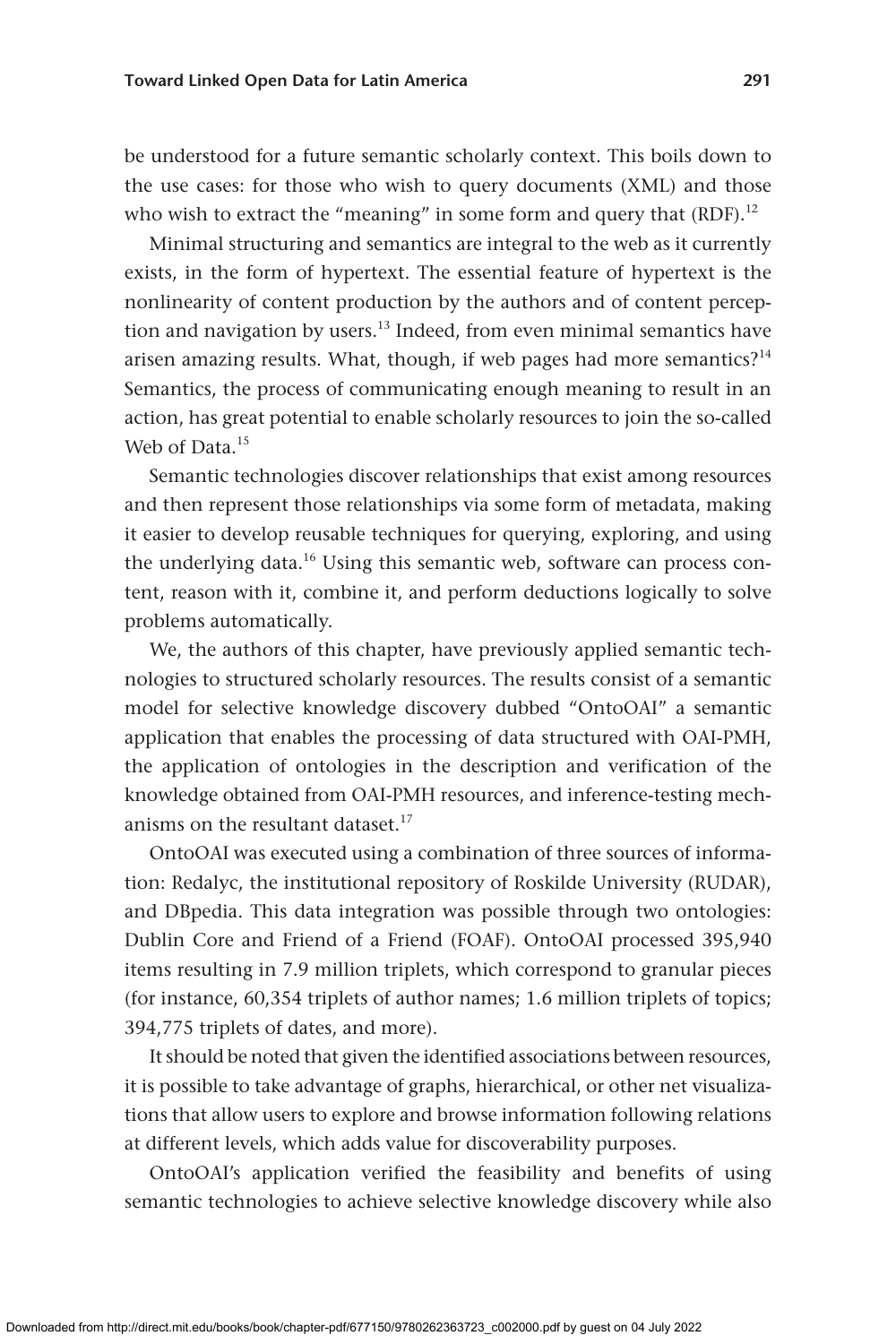showing some of the limitations of using OAI-PMH data for this purpose (among which is the lack of both URIs and full-text structuration). The latter would enable a journal article (or another scholarly resource) to be broken down into pieces that individually would form nodes in a graph whose relations among them are represented as edges and together they might be expressed in an ontology. RDF based on JATS could also work to achieve that task (see figure 20.3). Indeed, if this lack of URIs and RDF availability are overcome by Latin American scholarly resources, all this information could be part of the Linked Open Data (LOD) Cloud.<sup>18</sup> This would mean that every piece of information published by scholarly journals in Latin



#### **Figure 20.3**

Knowledge representation of a journal article (RDF derived from JATS XML) based on the representation of the Linked Open Data Cloud.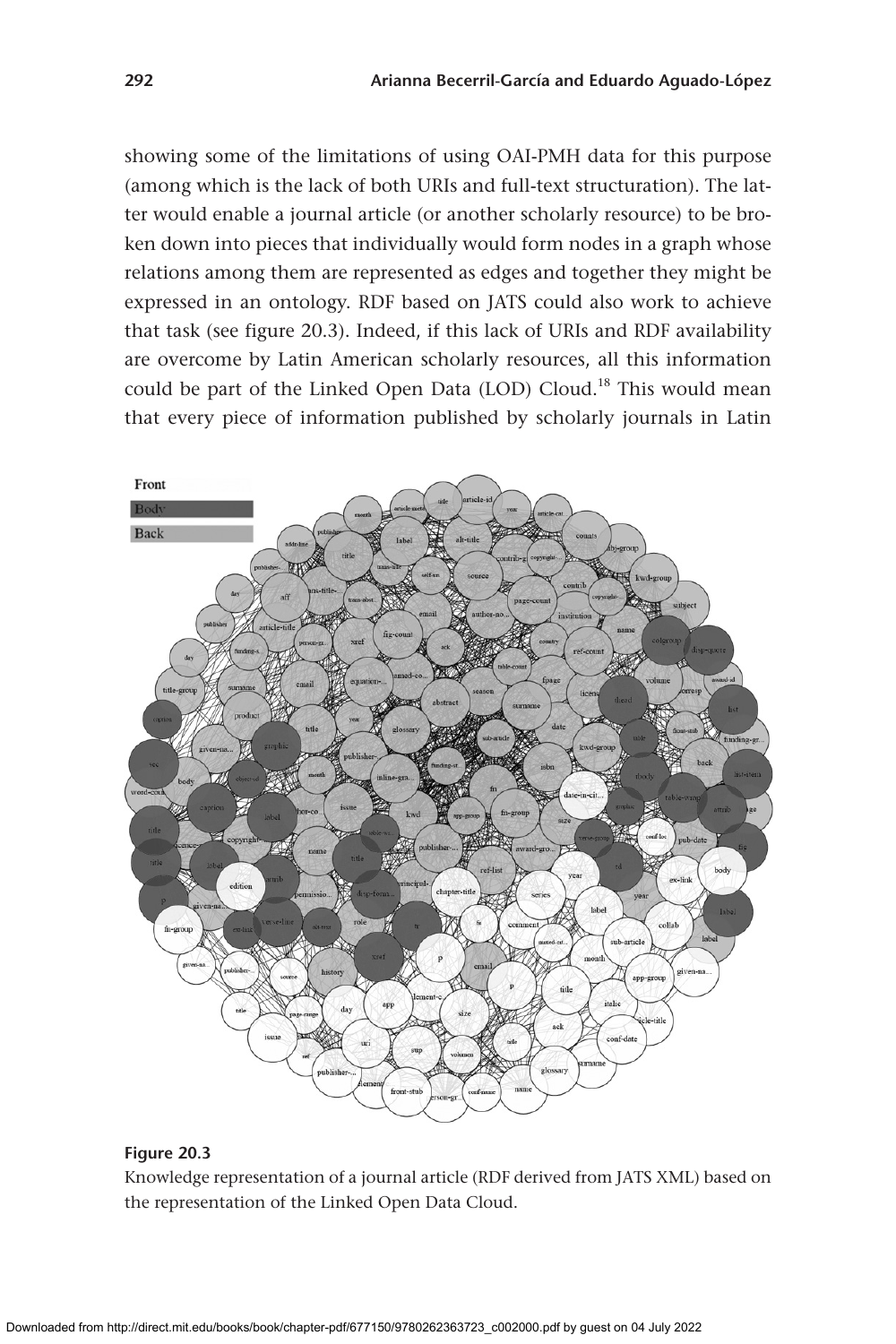America could be linked to all data provided by all other LOD sources (see figure 20.4). Had we such semantic markups within our systems of scholarly communications, novel mechanisms of knowledge discovery could be developed to query, extract, infer, and retrieve information in such a way that usability and applicability of knowledge generated in Latin America and other regions—could be improved, and that published knowledge *per se* could reach visibility, discoverability, and internationalization, all provided by the inherent composition of it in the knowledge structure. Thus, traditional circuits of scholarly communication, the ones legitimated by current research assessment strategies, could be left behind. Information could speak by itself in benefit of a global science communication.



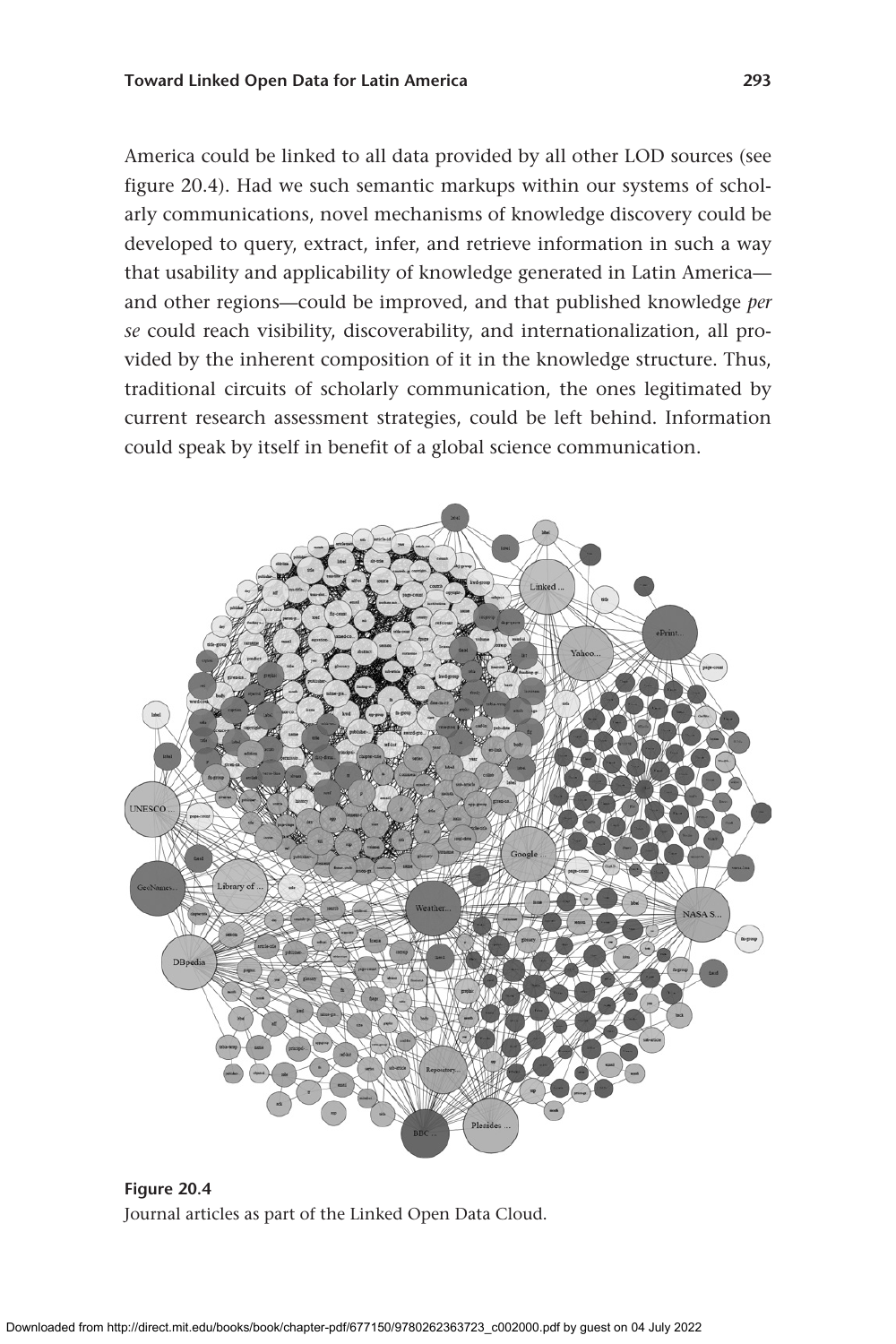Certainly, many will see this technological solution as overly optimistic. After all, most difficult problems have social, rather than technological, answers. Yet we believe in the potentially liberatory powers of information technologies.

#### **Notes**

1. Eduardo Aguado-López, Arianna Becerril-García, and Sheila Godínez-Larios, "Colaboración Internacional en Las Ciencias Sociales y Humanidades: Inclusión, Participación e Integración," *Convergencia Revista de Ciencias Sociales*, no. 75 (2017): 16, [https://doi.org/10.29101/crcs.v0i75.4227.](https://doi.org/10.29101/crcs.v0i75.4227)

2. JATS, the international standard ANSI/NISO Z39.96–2015, defines a set of XML elements and attributes that describe content and metadata of journal articles, aimed to provide a common format in which journal content can be exchanged. National Information Standards Organization, "JATS: Journal Article Tag Suite, Version 1.1," 2015.

3. Anabel Marin, Sergio Petralia, and Lilia Stubrin, "Evaluating the Impact of Open Access Initiatives within the Academia and Beyond," in *Made in Latin America: Open Access, Scholarly Journals, and Regional Innovations*, ed. Juan Pablo Alperin and Gustavo Fischman (Ciudad Autónoma de Buenos Aires: CLACSO, 2015), 75–102, [http://biblioteca.clacso.edu.ar/clacso/se/20150921045253/MadeInLatinAmerica.pdf;](http://biblioteca.clacso.edu.ar/clacso/se/20150921045253/MadeInLatinAmerica.pdf) Dominique Babini, Eduardo Aguado López, and Indrajit Banerjee, "Tesis a Favor de La Consolidación Del Acceso Abierto Como Una Alternativa de Democratización de La Ciencia En América Latina," in *Acceso Abierto*, by Peter Suber (México: Universidad Autónoma del Estado de México, 2015), 13–48.

4. Dominique Babini, "Voices from the Global South on Open Access in the Social Sciences," in *Open Access Perspectives in the Humanities and Social Sciences* (London: London School of Economics, 2013), 15, [https://blogs.lse.ac.uk/impactofsocialsciences/files](https://blogs.lse.ac.uk/impactofsocialsciences/files/2013/10/Open-Access-HSS-eCollection.pdf) [/2013/10/Open-Access-HSS-eCollection.pdf.](https://blogs.lse.ac.uk/impactofsocialsciences/files/2013/10/Open-Access-HSS-eCollection.pdf)

5. Fernanda Beigel, "El Nuevo Carácter de la Dependencia Intelectual," *Cuestiones de Sociología* 14 (2016): 9, [http://hdl.handle.net/10915/54650.](http://hdl.handle.net/10915/54650)

6. Redalyc, CLACSO, and UNESCO, "AmeliCA—Conocimiento abierto para América Latina y el sur Global," 2019, [http://www.amelica.org/;](http://www.amelica.org/) see also "AmeliCA vs Plan S: Same Target, Two Different Strategies to Achieve Open Access.—AmeliCA," accessed May 1, 2019, [http://www.amelica.org/en/index.php/2019/01/10/amelica-vs-plan-s](http://www.amelica.org/en/index.php/2019/01/10/amelica-vs-plan-s-mismo-objetivo-dos-estrategias-distintas-para-lograr-el-acceso-abierto/) [-mismo-objetivo-dos-estrategias-distintas-para-lograr-el-acceso-abierto/.](http://www.amelica.org/en/index.php/2019/01/10/amelica-vs-plan-s-mismo-objetivo-dos-estrategias-distintas-para-lograr-el-acceso-abierto/)

7. SciELO, "¿Porqué XML?," *SciELO En Perspectiva* (blog), April 4, 2014, [https://blog](https://blog.scielo.org/es/2014/04/04/porque-xml/) [.scielo.org/es/2014/04/04/porque-xml/](https://blog.scielo.org/es/2014/04/04/porque-xml/).

8. Eduardo Aguado-López, Arianna Becerril-García, and Salvador Chávez-Ávila, "Conectando al Sur Con La Ciencia Global: El Nuevo Modelo de Publicación en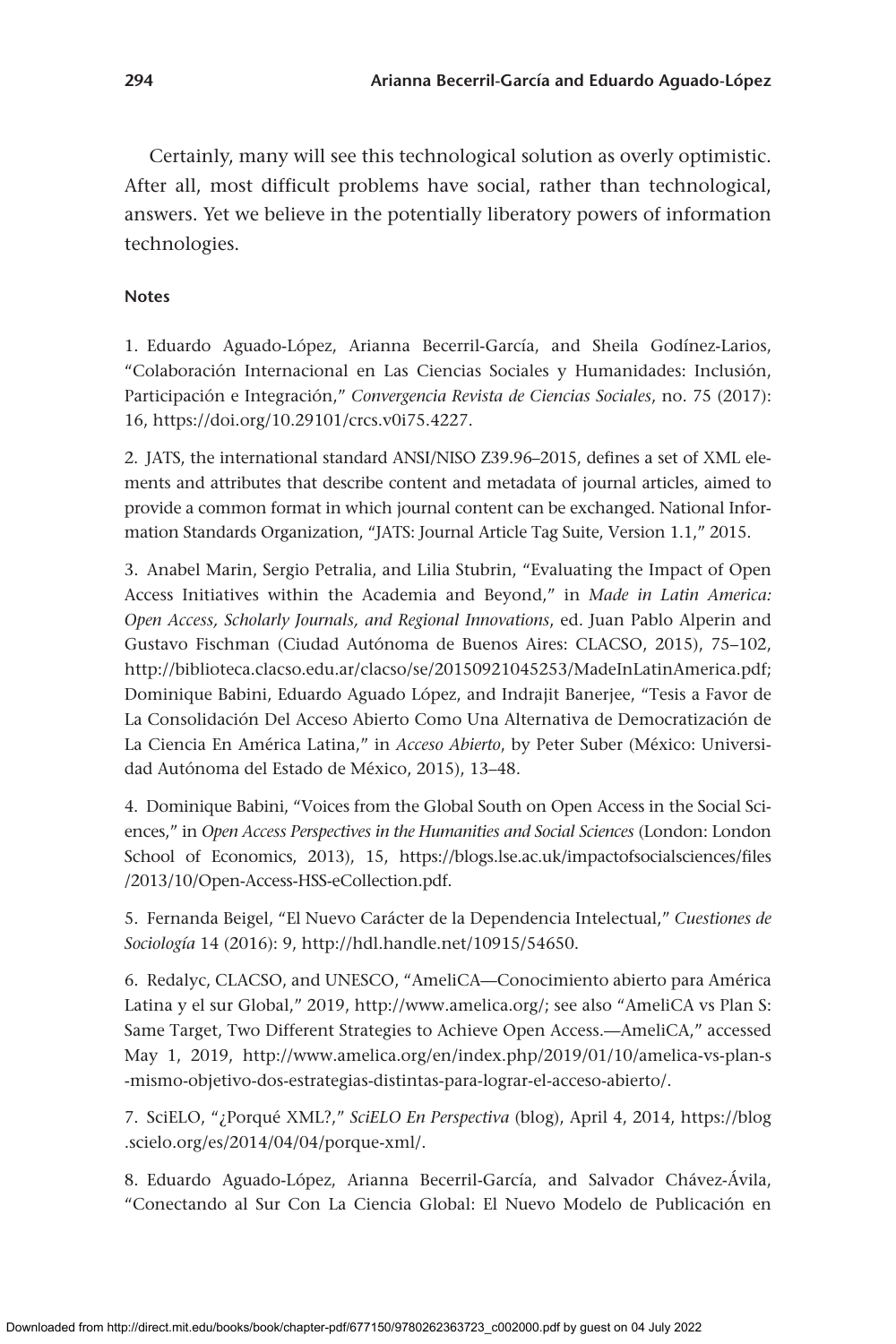ALyC, No Comercial, Colaborativo y Sustentable," 2016, 8–10, [https://blogredalyc](https://blogredalyc.files.wordpress.com/2016/08/redalycnuevomodelopublicacion2016-11.pdf) [.files.wordpress.com/2016/08/redalycnuevomodelopublicacion2016-11.pdf](https://blogredalyc.files.wordpress.com/2016/08/redalycnuevomodelopublicacion2016-11.pdf).

9. Ora Lassila, "Web Metadata: A Matter of Semantics," *IEEE Internet Computing* 2, no. 4 (1998): 1, [https://doi.org/10.1109/4236.707688.](https://doi.org/10.1109/4236.707688)

10. Scholarly Publishing, Academic Resources Coalition, Public Library of Science, and Open Access Scholarly Publishers Association, "HowOpenisit?," Public Library of Science, 2014, [https://www.plos.org/files/HowOpenIsIt\\_English.pdf](https://www.plos.org/files/HowOpenIsIt_English.pdf).

11. Joshua Tauberer, *What Is RDF and What Is It Good For?* (2014; repr., Github, 2008), [https://github.com/JoshData/rdfabout.](https://github.com/JoshData/rdfabout)

12. Tim Berners-Lee, "Why RDF Is More Than XML," W3C, September 1998, [https://](https://www.w3.org/DesignIssues/RDF-XML.html) [www.w3.org/DesignIssues/RDF-XML.html](https://www.w3.org/DesignIssues/RDF-XML.html).

13. Gerti Kappel et al., "An Introduction to Web Engineering," in *Web Engineering: The Discipline of Systematic Development of Web Applications*, ed. Gerti Kappel (Hoboken, NJ: John Wiley & Sons, 2003), 11.

14. Steve Bratt, "Semantic Web, and Other Technologies to Watch," W3C, January 2007, [https://www.w3.org/2007/Talks/0130-sb-W3CTechSemWeb/#\(1\)](https://www.w3.org/2007/Talks/0130-sb-W3CTechSemWeb/#(1).

15. Toby Segaran, Colin Evans, and Jamie Taylor, *Programming the Semantic Web* (Sebastopol, CA: O'Reilly Media, 2009), 3.

16. Oswald Campesato and Kevin Nilson, *Web 2.0 Fundamentals: With AJAX, Development Tools, and Mobile Platforms* (Sudbury, MA: Jones & Bartlett Learning, 2010), 33; Segaran, Evans, and Taylor, *Programming the Semantic Web*, 37.

17. Arianna Becerril-García and Eduardo Aguado-López, "A Semantic Model for Selective Knowledge Discovery over OAI-PMH Structured Resources," *Information* 9, no. 6 (2018): 4–12, [https://doi.org/10.3390/info9060144;](https://doi.org/10.3390/info9060144) Arianna Becerril-García, Rafael Lozano Espinosa, and José Martín Molina Espinosa, "Semantic Approach to Context-Aware Resource Discovery over Scholarly Content Structured with OAI-PMH," *Computación y Sistemas* 20, no. 1 (2016): 131–135, [https://doi.org/10.13053](https://doi.org/10.13053/cys-20-1-2189) [/cys-20-1-2189;](https://doi.org/10.13053/cys-20-1-2189) Arianna Becerril-García, Rafael Lozano Espinosa, and José Martín Molina Espinosa, "Modelo Para Consultas Semánticas Sensibles al Contexto Sobre Recursos Educativos Estructurados con OAI-PMH" (Encuentro Nacional de Ciencias de la Computación, ENC 2014, Oaxaca, Mexico, 2014), 1–4.

18. The Linked Open Data Cloud is available at [https://lod-cloud.net.](https://lod-cloud.net)